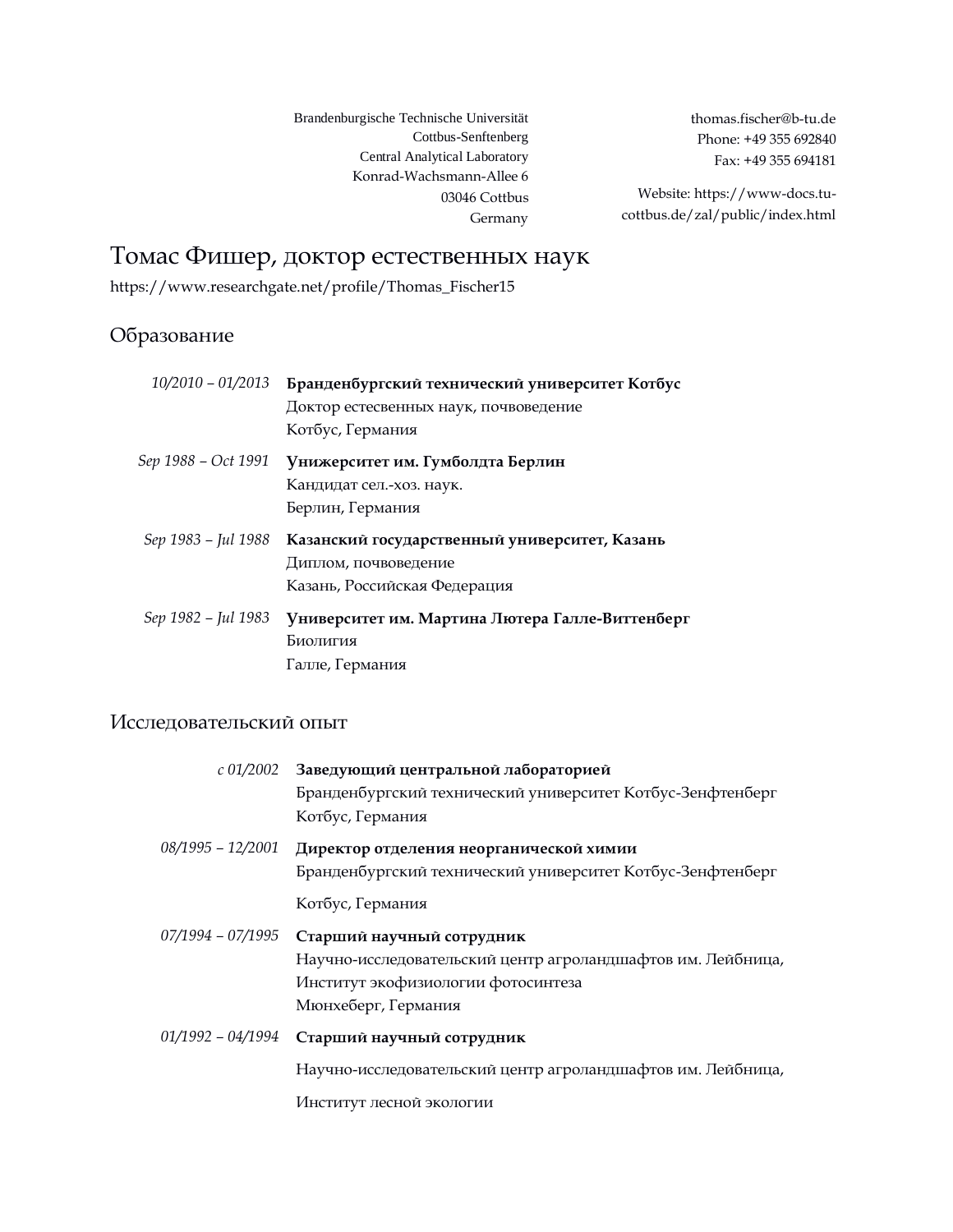#### Мюнхеберг, Германия

*09/1988 – 12/1991* **Младший научный сотрудник** Научно-исследовательский центр плодородия почвы Мюнхеберг, Биологическая защита растений Мюнхеберг, Гермнаия

#### Премии и гранты

- *2012-2015* Грант Федерального Министерства Экономии Германии: Разработка нового автоматизированного метода для быстрого анализа ксенобиотиков в питьевой воде при помощи твердофазной микроэкстракции
- *2010-2013* Грант Федерального Министерства Экономии Германии: Разработка нового метода для быстрого анализа загрязнителей в помещениях при помощи твердофазной микроэкстракции
- *2007-2012* Грант Немецкого Научного Фонда: Структуры и процессы инициальных стадий развития экосистем: Первичные стадии гумусообразования
- *2007-2010* Грант Федерального Министерства Экономии Германии: Разработка нового метода для быстрого симультанного анализа органических зыгрязнителей воды при помощи твердофазной микроэкстракции
	- *Jul 2007* Премия: Серебрянная медаль почета Палаты Промышленности и Торговли Котбус, Германия
- *2005-2009* Грант Федералньного Министерста Науки и Просвещения Германии: Продолжительный менеджмент сменшанных дубово-сосновых лесов в условиях субконтинентального климата северо-восточной низменности Германии (OakChain)
- *2003-2005* Грант Федерального Экологического Фонда Германии: Разработка массспектрометрии со сверх-краткими лазерными импульсами для количественного определения тротила и продуктов его разложения в почвах и водах
- *1995-1999* Грант Федералньного Министерста Науки и Просвещения Германии: Исследование потока и накопления элементов, круговорота и разложения корней и лесного опада, и микоризного разнообразия в ризосфере сосновых экосистем, получивших высокие дозы соединений азота
- *1993-1995* Грант Федералньного Министерста Науки и Просвещения Германии: Научная программа санации атмосферы новых федеральных земель: Кроговорот углерода и азота в лесных экосистемах

#### Опыт и активности

*Опыт* Soil, Environment, Soil Chemistry, Ecosystems, Nutrient Cycling, Biogeochemistry, Carbon Cycle, Hydrology, Geochemistry, Biological Soil Crusts, Soil Analysis, Soil Biology, Soil Ecology, Soil Science, Infrared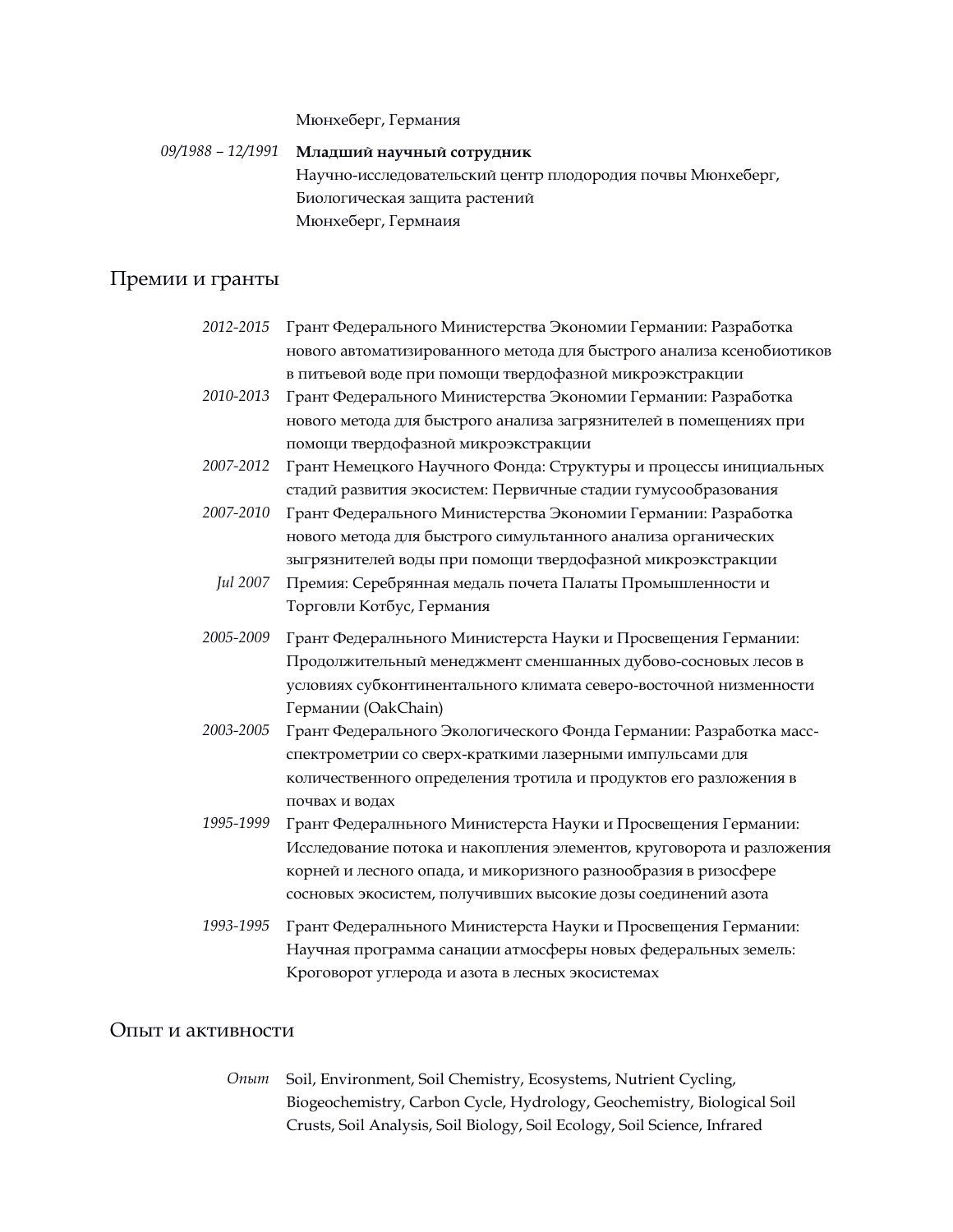|                               | Spectroscopy, Spectrophotometry, Spectroscopy, Atomic Absorption                |
|-------------------------------|---------------------------------------------------------------------------------|
|                               | Spectroscopy, Fourier Transform Infrared Spectroscopy, Soil Organic Matter,     |
|                               | 13C, Carbon Sequestration, Greenhouse Gases, Biogeochemical Cycling, Soil       |
|                               | Respiration, Litter Decomposition, Organic Matter, Hydraulics, Decomposition,   |
|                               | Soil Fertility, Rainfall, CO2 Sequestration, Soil Characterization, Kinetic     |
|                               | Modeling, 15N, Groundwater, Remediation, Environmental Impact Assessment,       |
|                               | Vegetation, Cyanobacteria, Precipitation, Climate, Green Algae, Crude Oil,      |
|                               | Lichens, Algae, Soil Carbon, Clay                                               |
| Языки                         | Немецкий, английский, русский                                                   |
| <i>Scientific Memberships</i> | Германское Общество Питания Растений                                            |
|                               | Европейский Союз Геологов                                                       |
| Рецензент журналов            | Plant and Soil, Catena, Ecohydrology, Geomorphology, Journal of Arid            |
|                               | Environments, Journal of Soils and Sediments, PLoS ONE, Geoderma, Journal of    |
|                               | Plant Nutrition and Soil Science, European Journal of Soil Biology, Pedosphere, |
|                               | <b>Ecological Engineering</b>                                                   |

## Основные публикации

### Разделы в книгах

- Ingrid Kögel-Knabner, Oliver Bens, Reinhard F. Hüttl, Thomas Fischer, Alexander Dümig, Roland Spröte: *Project A3 – Initial stages of humus development*. Structures and processes of the initial ecosystem development phase in an artificial water catchment (Final report CRC/TR 38), Edited by Reinhard F. Hüttl, Ingrid Kögel-Knabner, Rainer Schulin, Werner Gerwin, 01/2013; BTU Forschungszentrum Landschaftsentwicklung und Bergbaulandschaften (FZLB).
- Ute Bachmann, Oliver Bens, Michael Elmer, Thomas Fischer, Thomas Raab, Reinhard F. Hüttl: *Boden und Standortqualität*. Nachhaltige Bewirtschaftung von Eichen-Kiefern-Mischbeständen im Spannungsfeld von Klimawandel, Waldumbau und internationalem Holzmarkt, Edited by M. Elmer, R. Kätzel, O. Bens, C.-T. Bues, H. Sonntag, R.F. Hüttl, 01/2009; oekom., ISBN: 978-3-86581- 196-7
- Reinhard F. Hüttl, Thomas Fischer: *Wirkungen auf den Boden*. Handbuch der Umweltveränderungen und Ökotoxikologie, Band 2A: Terrestrische Ökosysteme, Edited by R. Guderian, 01/2001; Springer., ISBN: 3-540-66857-8
- Charlotte Bergmann, Thomas Fischer, Reinhard F. Hüttl: *Decomposition of needle-, herb- and root- litter and Of-layer humus in three scots pine stands*. Changes of atmospheric chemistry and effects on forest ecosystems: A roof experiment without roof, Edited by Reinhard F. Hüttl, Klaus Bellmann, 01/1998; Kluwer., ISBN: 0-7923-5713-2
- Charlotte Bergmann, Thomas Fischer, Reinhard F. Hüttl: *Seasonal variability of organic matter and N input with litterfall in three scots pine stands*. Changes of atmospheric chemistry and effects on forest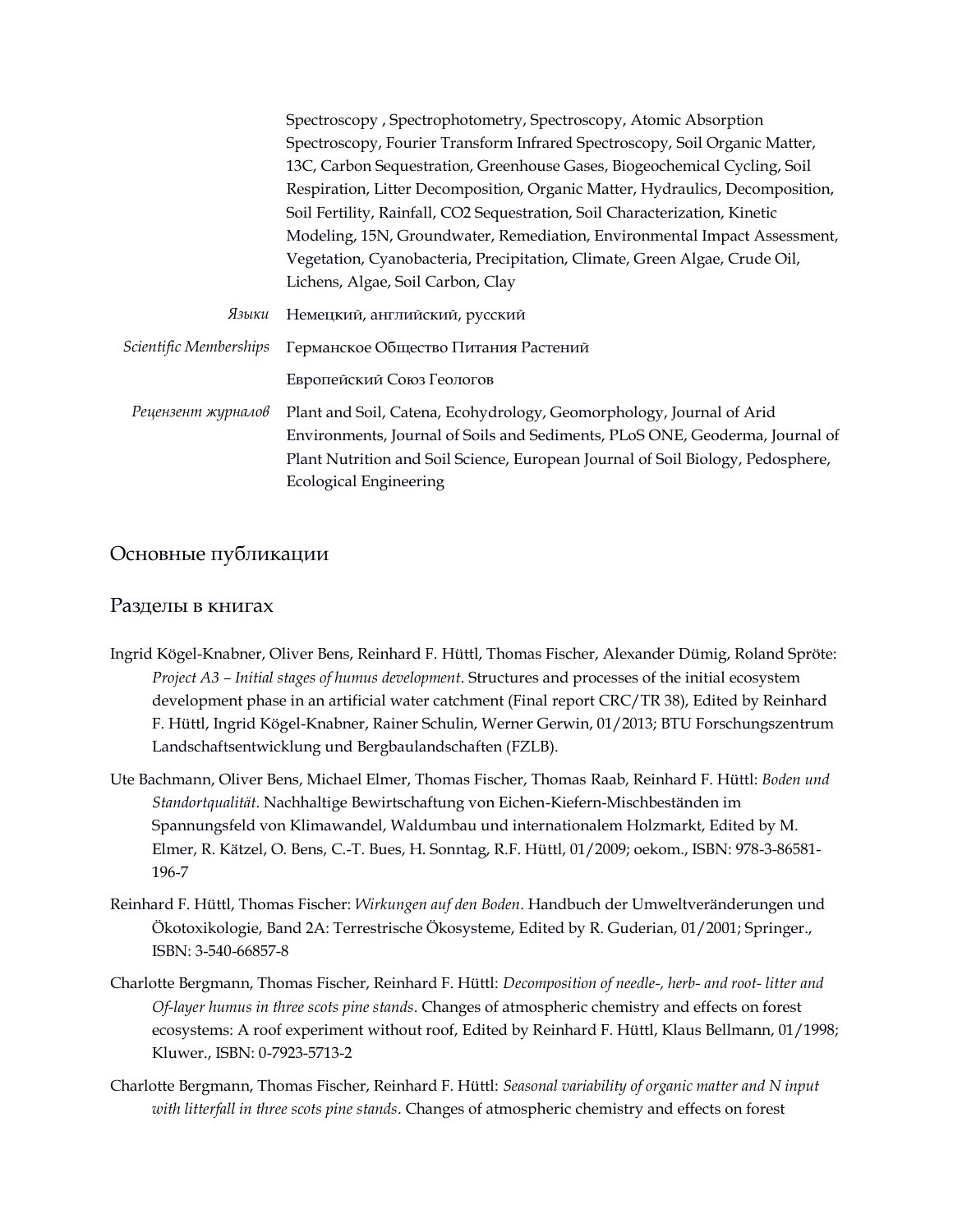ecosystems: A roof experiment without roof, Edited by Reinhard F. Hüttl, Klaus Bellmann, 01/1998; Kluwer., ISBN: 0-7923-5713-2

- Thomas Fischer: *Auswirkungen Einer Wiederbefeuchtung auf die C- und N-Mine-Ralisierung in der Humusauflage von Kiefernökosystemen*. Pflanzliche Stoffaufnahme und mikrobielle Wechselwirkungen in der Rhizosphere, Edited by Wolfgang Merbach, 01/1996; B.G. Teubner Verlagsgesellschaft Stuttgart Leipzig., ISBN: 3-8145-3528-5
- Thomas Fischer, Charlotte Bergmann, Reinhard F. Hüttl: *Auswirkungen sich zeitlich ändernder Schadstoffdepositionen auf Prozesse des Kohlenstoff- und Stickstoffumsatzes im Boden*. Atmosphärensanierung und Waldökosysteme, Edited by R.F. Hüttl, K. Bellmann, W. Seiler, 01/1995; Eberhard-Blottner-Verlag Taunusstein., ISBN: 3-89367-053-X
- Thomas Fischer: *Kompost und Bodenleben*. Bodenschutz und Kompost, 6. Tagung der Bodenökologischen Arbeitsgemeinschaft Bremen e.V. am 25.1.1994, Edited by Bodenökologische Arbeitsgemeinschaft Bremen e.V., 01/1994; , ISBN: 3-928847-06-6

### Научные журналы

- Subbotina, M., Fischer, T., Mikhailova, L., Losev, D. (2016) The influence of postagrogenic transformation on biological properties of soddy shallow clay loam podzolic soil in the Preduralie. Agriculture & Forestry, 62(1):59-63
- Gypser, S., Veste, M., Herppich, W.B., Fischer, T., Lange, P. (2016) Photosynthetic characteristics and their spatial variance of biological soil crust covering initial soils of post-mining sites in Lower Lusatia. Flora, 220:103–116
- Gypser, S., Veste, M., Fischer, T., Lange, P. (2016) Infiltration and water retention of biological soil crusts on reclaimed soils of former open-cast lignite mining sites in Brandenburg, north-east Germany. J. Hydrol. Hydromech., 64(1):1-11
- Wang, H., Fischer, T., Wieprecht, W., Möller, D. (2015) A predictive method for volatile organic compounds emission from soil: Evaporation and diffusion behavior investigation of a representative component of crude oil. Science of the Total Environment, 530-531:38-44
- Wang, H., Geppert, H., Fischer, T., Wieprecht, W., Möller, D. (2015) Determination of Sucrose in Honey with Derivatization/Solid-Phase-Microextraction and Gas-Chromatography/Mass Spectrometry. Journal of Chromatographic Science, 53(9):1427-1431.
- Wang, H., Fischer, T., Wieprecht, W., Möller, D. (2015) A predictive method for crude oil volatile organic compounds emission from soil: Evaporation and diffusion behavior investigation of binary gas mixtures. Environmental Science and Pollution Research, 22(10):7735-7743.
- Fischer, T., Gypser, S., Subbotina, M., Veste, M. (2014) Synergic hydraulic and nutritional feedback mechanisms control surface patchiness of biological soil crusts on tertiary sands at a post-mining site. Journal of Hydrology and Hydromechanics 62(4):293–302
- Fischer, T., Subbotina, M. (2014) Climatic and soil texture threshold values for cryptogamic cover development: a meta analysis. Biologia 69/11:1520-1530,
- Dümig, A., Veste, M., Hagedorn, A., Fischer, T., Lange, P., Spröte, R., Kögel-Knabner, I. (2014) Organic matter from biological soil crusts induces the initial formation of sandy temperate soils. Catena 122:196-208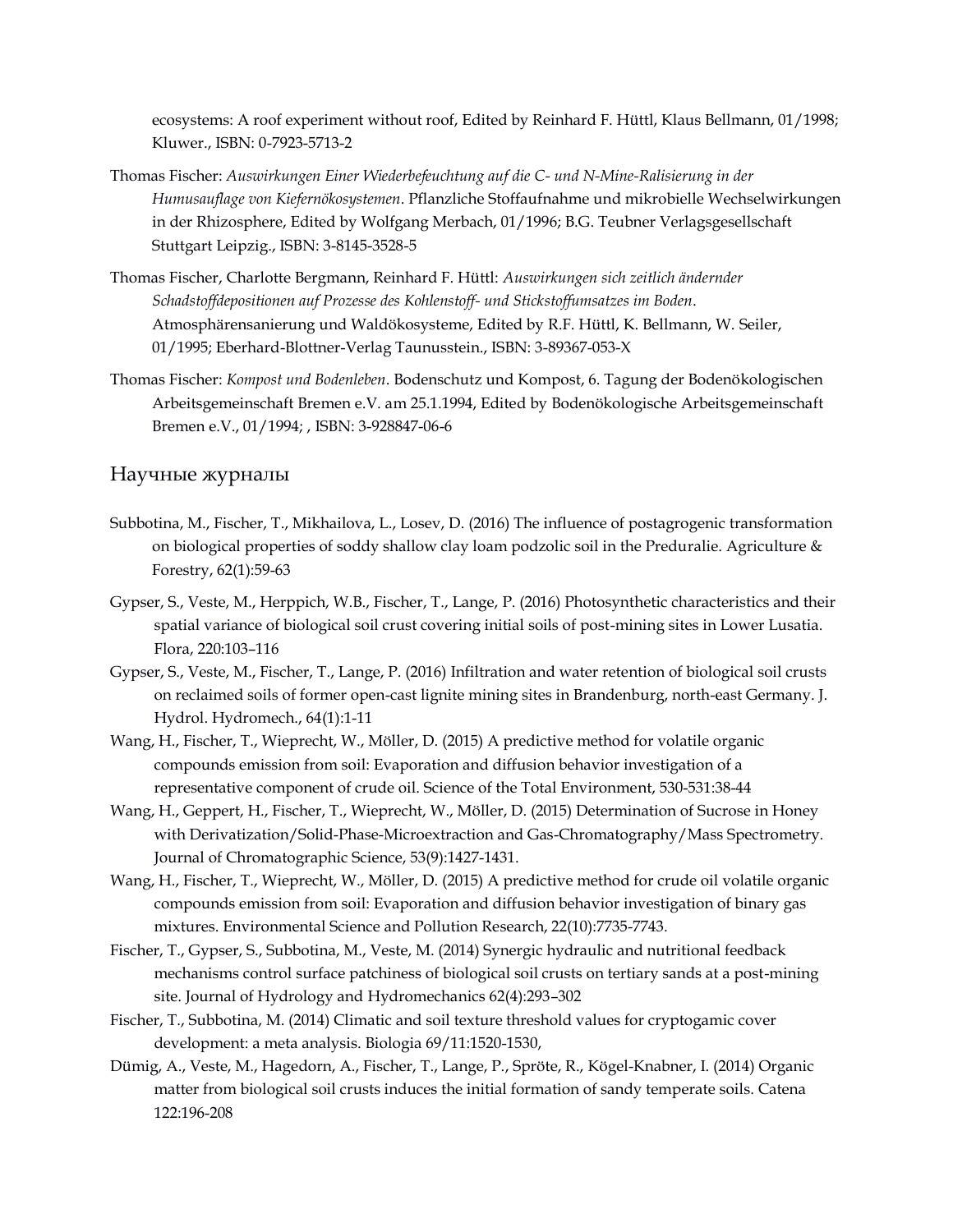- Wang, H., Geppert, H., Fischer, T., Wieprecht, W., Möller, D. (2014) Determination of volatile organic and polycyclic aromatic hydrocarbons in crude oil with efficient gas-chromatographic methods. Journal of Chromatographic Science; 2015;53:647-654
- Mykhailova, L., Fischer, T., Iurchenko, V. (2014) Deposition of petroleum hydrocarbons with sediment trapped in snow in roadside areas. Journal of Environmental Engineering and Landscape Management 22(3):237-244
- Rodionov, A., Nii-Annang, S., Fischer, T., Gattinger, A., Bens, O., Raab, T., Hüttl, R.F. (2014) Cross-linked polyacrylate in post-mining substrates: persistence and effects on plant growth. Soil Use and Management 30(1):78-87
- Sut, M., Fischer, T., Repmann, F., Raab, T. (2013) Long-term release of iron-cyanide complexes from the soils of a Manufactured Gas Plant site. Journal of Environmental Protection 4:8-19
- Mykhailova, L., Fischer, T., Iurchenko, V. (2013) Distribution and fractional composition of petroleum hydrocarbons in roadside soils. Applied and Environmental Soil Science, vol. 2013, Article ID 938703, 6 pages
- Fischer, T., Yair, A., Veste, M., Geppert, H. (2013) Hydraulic properties of biological soil crusts on sand dunes studied by 13C-CP/MAS-NMR: a comparison between an arid and a temperate site. Catena 110:155-160
- Xiao, B., Wang, H., Fan, J., Fischer, T., Veste, M., (2013) Biological soil crusts decrease soil temperature in summer and increase soil temperature in winter in semiarid environment. Ecological Engineering 58:52-56
- Brankatschk, R., Fischer, T., Veste, M., Zeyer, J. (2013) Succession of N Cycling Processes in Biological Soil Crusts on a Central European Inland Dune. FEMS Microbiology Ecology 83(1):149-160
- Fischer, T., Veste, M., Bens, O., Hüttl, R.F. (2012) Dew formation on the surface of biological soil crusts in central European sand ecosystems. Biogeosciences 9:4621–4628
- Sut, M., Fischer, T., Repmann, F., Raab, T., Dimitrova, T. (2012) Feasibility of field portable near infrared (NIR) spectroscopy to determine cyanide concentrations in soil. Water, Air, & Soil Pollution 223:5495–5504
- Fischer, T., Veste, M., Eisele, A., Bens, O., Spyra, W., Hüttl, R.F. (2012) Small Scale Spatial Heterogeneity of Normalized Difference Vegetation Indices (NDVI) and Hot Spots of Photosynthesis in Biological Soil Crusts. Flora 207:159-167
- Zyakun, A., Nii-Annang, S., Franke, G., Fischer, T., Buegger, F., Dilly, O. (2011) Microbial Actvity and 13C/12C Ratio as Evidence of N-Hexadecane and N-Hexadecanoic Acid Biodegradation in Agricultural and Forest Soils. Geomicrobiology Journal 28:632-647
- Dilly, O., Nii-Annang, S., Franke, G., Fischer, T., Buegger, F., Zyakun, A. (2011) Resilience of microbial respiration, respiratory quotient and stable isotope characteristics to soil hydrocarbon addition. Soil Biology & Biochemistry 43:1809-1812
- Fischer, T., Veste, M., Schaaf, W., Bens, O., Dümig, A., Kögel-Knabner, I., Wiehe, W., Hüttl, R.F. (2010) Initial pedogenesis in a topsoil crust 3 years after construction of an artificial water catchment in Brandenburg, NE Germany. Biogeochemistry 101:165-176
- Fischer, T., Veste, M., Wiehe, W., Lange, P. (2010) Water repellency and pore clogging at early successional stages of microbiotic crusts on inland dunes, Brandenburg, NE Germany. Catena 80(1):47-52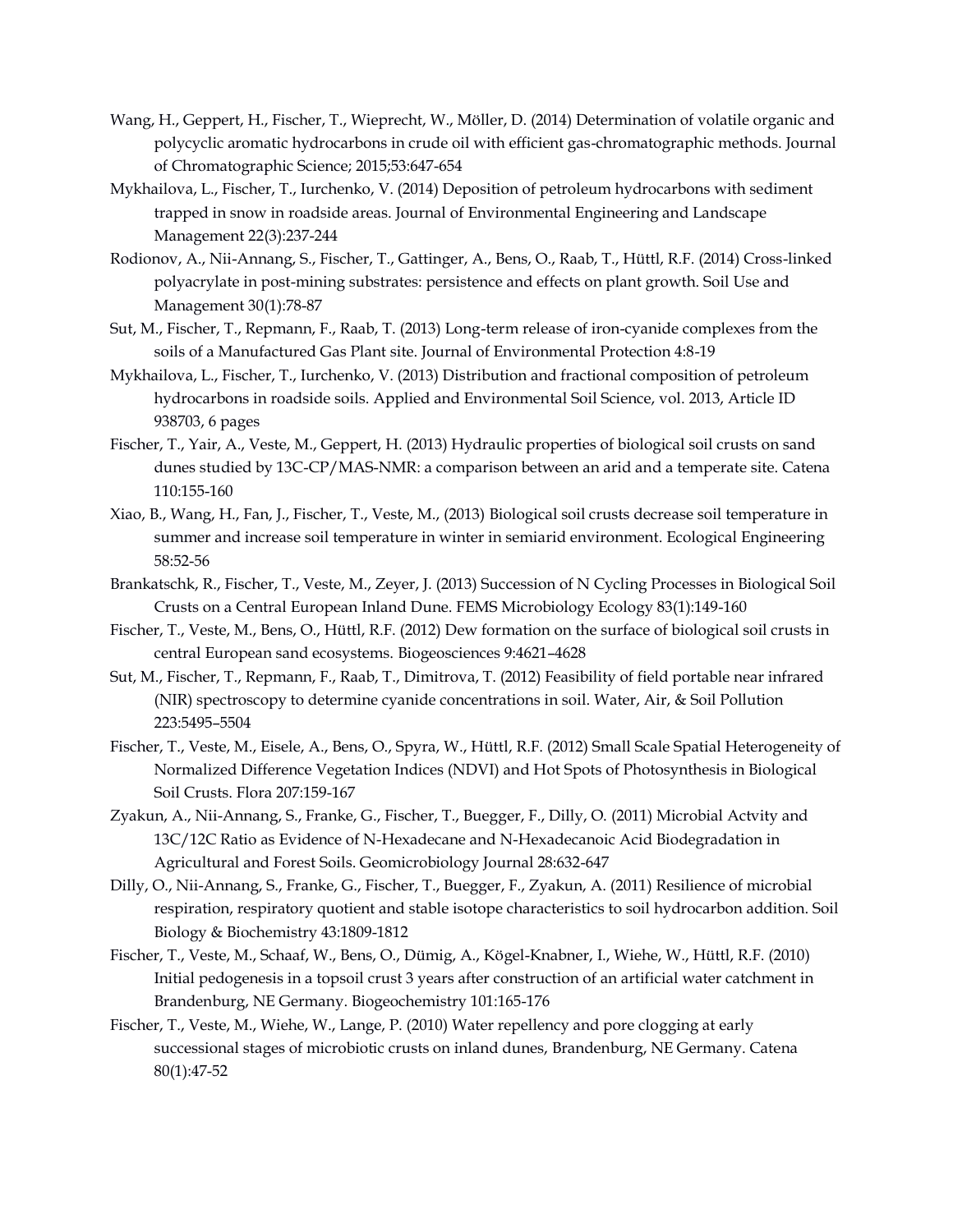- Spröte, R., Fischer, T., Veste, M., Raab, T., Wiehe, W., Lange, P., Bens, O., Hüttl, R.F. (2010) Biological topsoil crusts at early successional stages on recultivated post-mining sites in Brandenburg, NE Germany. Geomorphologie: relief, processes, environment 4:359-370
- Fischer, T. (2009) Substantial rewetting phenomena on soil respiration can be observed at low water availability. Soil Biology & Biochemistry 41(7):1577-1579
- Hüttl R.F., Fischer T. (2007) Editorial: Carbon sequestration and landscape ecology in Western Europe. Ecological Engineering 29(4):317-318.
- Bergmann, Ch., Fischer, T., Hüttl, R.F. (1999) Significance of litter- and humus-layer quality for rates and forms of N cycling in moder- to rawhumus-moder profiles under Scots pine (Pinus sylvestris L.) Plant and Soil 213 (1-2):11-21
- Fischer, T., Bergmann, Ch., Hüttl, R.F. (1995) Soil carbon and nitrogen budget in Scots pine (Pinus sylvestris L) stands along an air pollution gradient in eastern Germany. Water, Air, & Soil Pollution 85 (3):1671-1676
- Fischer, T. (1993) Einfluß von Winterweizen und Winterroggen in Fruchtfolgen mit unterschiedlichem Getreideanteil auf die mikrobielle Biomasse und die jahreszeitliche Kohlenstoffdynamik des Bodens. Arch. Acker- Pfl. Boden., 37: 181-189. (see AGRIS database)
- Шинкарев АА, Гиниятуллин КГ, Фишер Т, Григорян БР (1990) Фрактионирование гумусовых веществ чернозема, темно-серой лесной и дерново-подзолистой почв методом последовательного растворения. Биологические Науки 1: 131-135.
- Шинкарев АА, Гиниятуллин КГ, Фишер Т (1988) Высаливание гумусовых веществ лесостепных черноземов. Почвоведение 20 (2): 150-152.
- Shinkarev AA, Kostyukevich II, Hingst G, Fischer T. (1987): Kinetics of the Dissolving of Humic Acids, Free and bound to Calcium, in the A1 Horizon of Chernozems and Sod-Podzolic Soils. Soviet Soil Science 19 (2): 78-80.

### Доклады на конференциях

- Stella Gypser, Thomas Fischer, Philipp Lange, Maik Veste: *Impact of biocrust succession on water retention and repellency on open-cast lignite mining sites under reclamation in Lower Lusatia, NE-Germany*. GU General Assembly 2016, Wien; 04/2016
- Thomas Fischer, Stella Gypser, Maria Subbotina, Maik Veste: *Hydraulic and nutritional feedback controls surface patchiness of biological soil crusts at a post-mining site*. EGU General Assembly 2015, Vienna; 02/2015
- Larysa Mykhailova, Thomas Fischer, Valentina Iurchenko: *Microbial activity and soil organic matter decay in roadside soils polluted with petroleum hydrocarbons.*. Geophysical Research Abstracts; 01/2015
- Haijing Wang, Thomas Fischer, Wolfgang Wieprecht, Jinsheng Feng, Detlev Möller: *The Influence of Different Sorption Mechanisms in Crude Oil Volatile Organic Compounds Analysis during Solid Phase Microextraction*. the International Symposium on Advances in Extraction Technologies - ExTech2014, Chania, Crete, Greece; 05/2014
- Thomas Fischer, Aaron Yair, Helmut Geppert, Maik Veste: *Water repellency and infiltration of biological soil crusts on an arid and a temperate dunes*. EGU General Assembly 2014, Vienna; 01/2014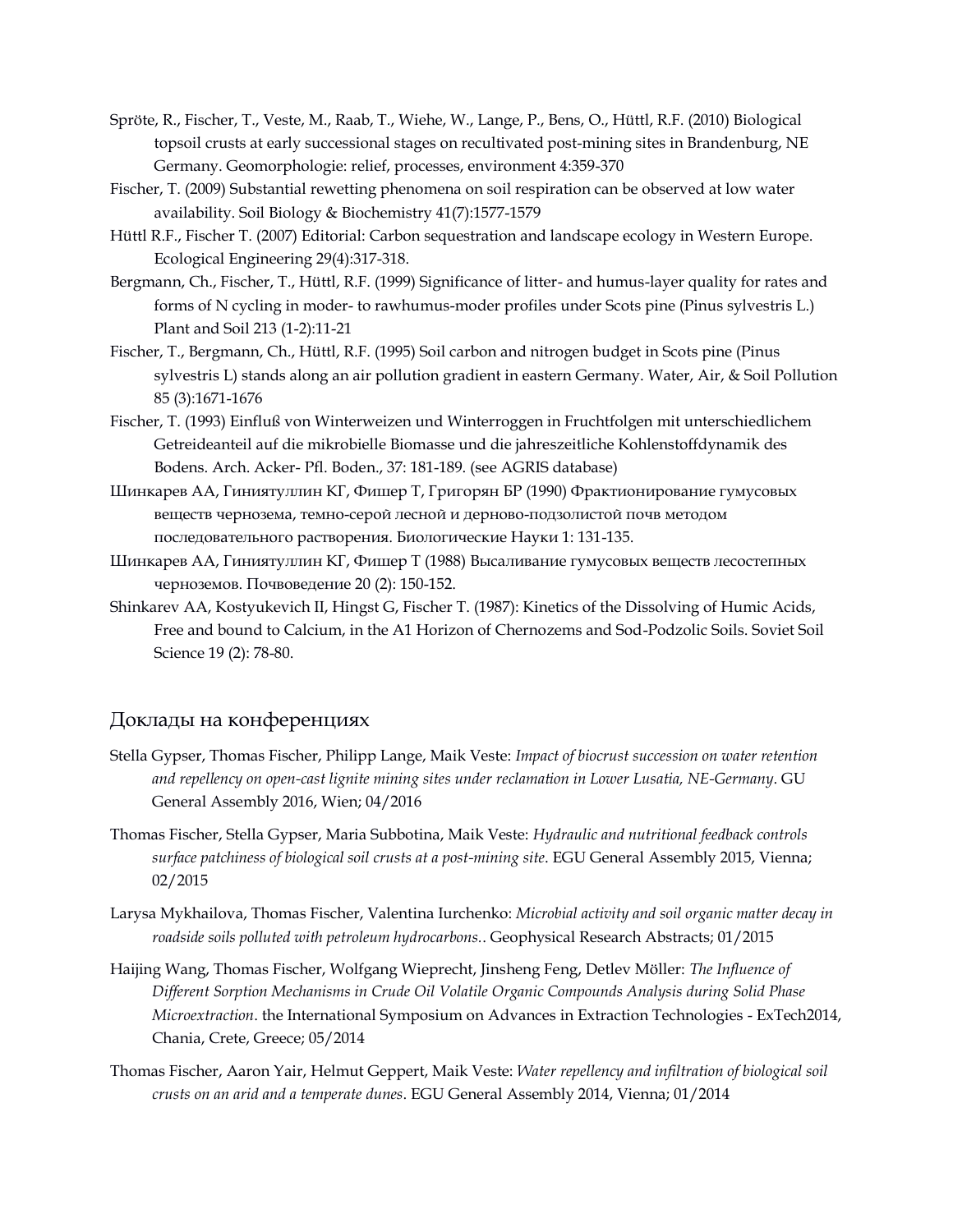- Thomas Fischer, Maik Veste, Larysa Mykhailova: *Ecological Maturity and Drought Stress of Biological Soil Crusts along a Central European Inland Dune Catena*. EGU General Assembly 2014, Vienna; 01/2014
- M. Sut, T. Fischer, F. Repmann, T. Raab: *Feasibility of field portable near infrared (NIR) spectroscopy to determine cyanide concentrations in soil*. EGU General Assembly 2013; 01/2013
- Valentina Iurchenko, Larysa Mykhailova, Thomas Fischer: *Kinetic Characteristics Of Petrochemicals Transposition And Accumulation In Soils Of Roadside Area*. Transbaltica 2013; 01/2013
- Magdalena Sut, Frank Repmann, Thomas Fischer, Thomas Raab: *Detection and behavior of iron-cyanide complexes in contaminated soil*. 2nd HAI Science Forum, Potsdam; 09/2012
- Roland Spröte, Maik Veste, Thomas Fischer, Thomas Raab, Oliver Bens, Reinhard F Hüttl: *Development of biological soil crusts and their influence on soil hydrology in the recultivation area of lignite open-cast mining district in Lower Lusatia (Germany)*. EGU Meeting 2012, Wien; 04/2012
- T Fischer, M Veste, A Eisele, O Bens, W Spyra, RF Hüttl: *High resolution mapping of Normalized Difference Vegetation Indices (NDVI) of biological soil crusts*. EGU General Assembly Conference Abstracts; 01/2012
- R Spröte, M Veste, T Fischer, T Raab, O Bens, R F Hüttl: *Development of biological soil crusts and their influence on soil hydrology in the recultivation area of lignite open-cast mining district in Lower Lusatia (Germany)*. Geophysical Research Abstract; 01/2012
- T Fischer, A Yair, M Veste: *Infiltration, water holding capacity and growth patterns of biological soil crusts on sand dunes under arid and temperate climates*. EGU General Assembly Conference Abstracts; 01/2012
- Magdalena Sut, Thomas Fischer, Frank Repmann, Thomas Raab: *Field portable near infrared spectroscopy (FP NIR) as a tool for cyanide measurement in soil; investigation of the iron-cyanide complexes behavior in soil*. DBG 2011, Berlin; 12/2011
- Thomas Fischer, Maik Veste: *Small scale spatial heterogeneity of biological soil crusts during initial ecosystem development*. 12th European Ecological Federation Congress. 25-29 September 2011; 01/2011
- Roland Spröte, Thomas Fischer, Maik Veste, Wolfgang Wiehe, Philipp Lange, R.F. Hüttl: *Development of top soil on quaternary inland dunes – How important are microorganisms?*. 35. Hauptversammlung der Deutschen Quartärvereinigung DEUQUA e.V., 12th Annual Conference of the INQUA PeriBaltic Working Group,, Greifswald, Germany; 09/2010
- R Spröte, T Fischer, M Veste, W Wiehe, P Lange, RF Hüttl: *Development of top soil on Quaternary inland dunes - How important are microorganisms?*. 35. Hauptversammlung der Deutschen Quartärvereinigung DEUQUA e.V., 12th Annual Conference of the INQUA PeriBaltic Working Group; 09/2010
- Thomas Fischer, Maik Veste: *Biological soil crusts on inland dunes in NE Germany: Can we link succession with hydrology?*. Biological Soil Crusts in Ecosystems - their Diversity, Ecology, and Management, 22-25. August 2010; 01/2010
- T Fischer, R Spröte, M Veste, W Wiehe, P Lange, O Bens, T Raab, R F Hüttl: *Functions of biological soil crusts on central European inland dunes: Water repellency and pore clogging influence water infiltration*. EGU General Assembly Conference Abstracts; 01/2010